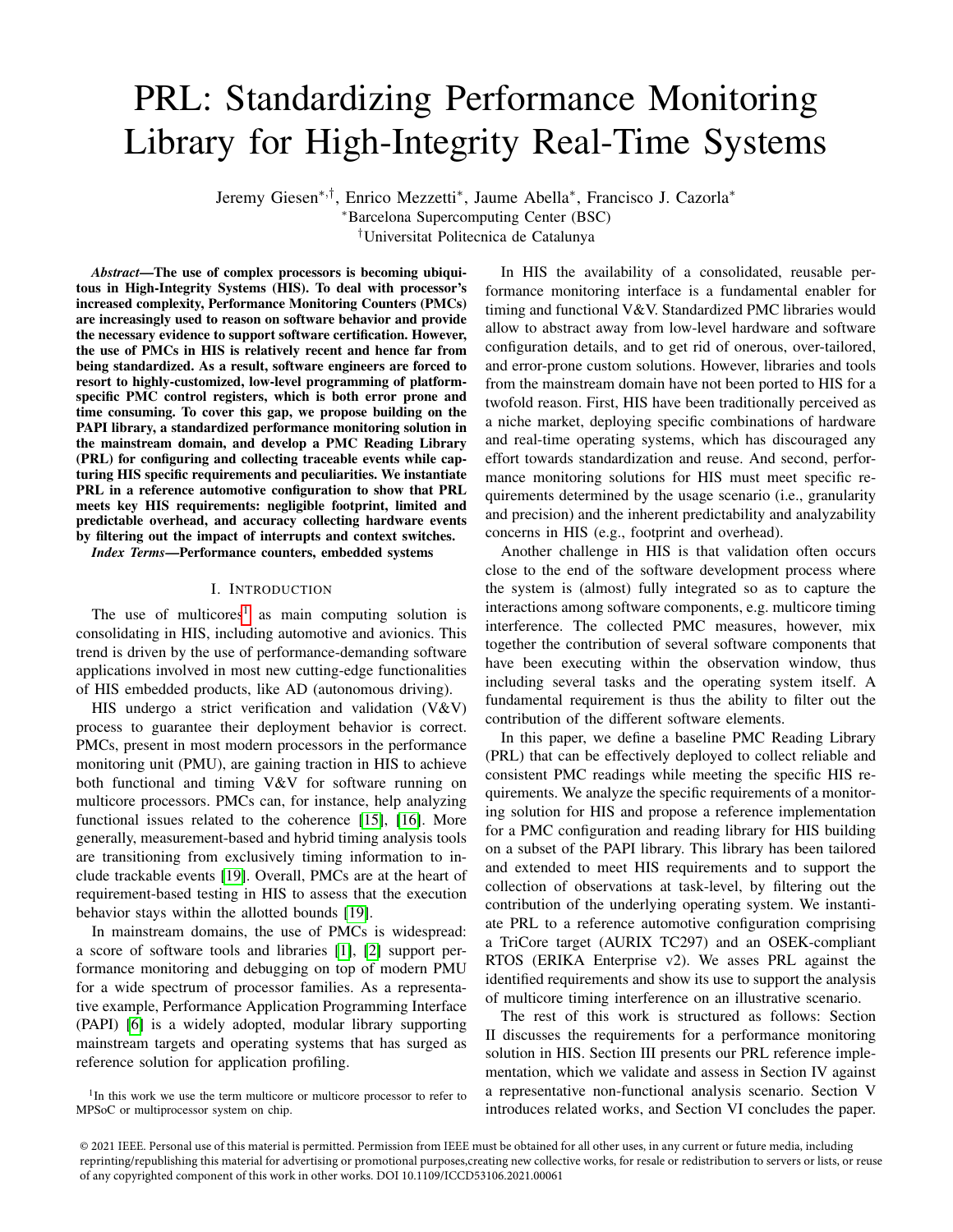## II. PERFORMANCE MONITORING LIBRARY FOR HIS

In HIS novel approaches are sought to complement existing timing analysis solutions [\[12\]](#page-4-6), [\[20\]](#page-4-7) and counter the challenges posed by multicores. PMCs are increasingly used to gain insight on how applications interact as a central element to provide evidence of expected behaviors. This includes approaches that build on PMC to modeling the impact of contention on software time and approaches that use PMCs to set quotas to the accesses tasks can do to different resources [\[5\]](#page-4-8), [\[14\]](#page-4-9).

The number of hardware events that can be collected with PMCs is increasing in modern platforms, thus satisfying an growing need for detailed insight on the behavior of critical software applications. For instance, the Arm A53 cores implements 63 event counters, while more modern processors of the Arm A Cortex family, namely the A57 and A72, can track 92 and 85 events respectively. Also, PMC support is not homogeneous across hardware platforms, on the opposite, actual PMC support is often implementation dependent and may even vary within devices in the same family of processors.

This has motivated efficient abstractions capable of providing a standard, reusable set of PMC functionalities. In the the mainstream domain this is captured via a standardization effort that has led to the definition of debug interface standards [\[3\]](#page-4-10), kernel-level utilities [\[1\]](#page-4-3), and dedicated crossplatform performance monitoring API. In this line, PAPI is an cross-platform middleware library for performance monitoring that can be considered a de-facto standard for performance profiling in mainstream computing. Despite their exceptional level of diffusion, PAPI and other common tools have not been ported to reference platforms and RTOS in the HIS domain, nor equivalent solutions have been developed. The lack of standard solutions for HIS configurations is not solely explained by the only recent interest in PMC support but it also ascribable to non-overlapping requirements on PMC support. As a contribution to filling this gap, we present PRL, a performance monitoring library specifically designed to meet HIS requirements and provide the necessary support to PMCbased timing analysis approaches.

## <span id="page-1-0"></span>*A. Requirements on PMC support for HIS*

A performance monitoring solution for HIS comes with a specific set of requirements and constraints stemming from both the specific operational constraints of embedded critical systems (e.g. memory footprint) and the use of PMCs to support diverse analysis approaches from HW characterization to multicore timing interference analysis [\[5\]](#page-4-8), [\[10\]](#page-4-11), [\[19\]](#page-4-2) (e.g. scope, precision, and intrusiveness).

*Granularity and scope of profiling:* the profiling information is typically required at the level of single functions or run-time entities (e.g., tasks or runnables, in the automotive domain) with finer-granularity only sought for specific functional requirements or optimization purposes. From a timing analysis perspective, we are interested in associating PMC readings to specific unit of executions, which may require specific solutions under various instantiations of RTOS/Hypervisor. As already observed, blindly collecting observations within a given interval of time (function or task body) has the effect of factoring in multiple elements that are difficult to tell apart, including the execution of the real-time kernel and of any other functions that may be executing according to the specific execution model (e.g., preemptions). A PRL solution shall necessary support the capability to filter out the activity of both the operating system and other concurrent run-time entities.

*Multicore support:* From a multicore perspective, the PRL should also support the gathering of profiling concurrently from different cores.

*Low and predictable overhead:* stringent requirements in HIS are set on timeliness, analyzability, and (time) predictability [\[17\]](#page-4-12). The software layer realizing the PMC cannot be jeopardizing analyzability and timing behavior of the application under profiling. For these reasons, the profiling solution is required to cause minimum and predictable (e.g., low variability) overhead on the analyzed application, regardless of whether the PRL functionalities are enabled or not. PRL implementation shall follow the most conservative coding standard and rules (e.g., [\[13\]](#page-4-13)) to comply with domain-specific requirements and favor PRL predictability and analyzability.

*Privileges:* Despite the PMC configuration may require some degree of integration with the underlying operating system, it is fundamental that PRL is offered as a userlevel API. It should be possible to exploit the PMC library regardless of the execution privileges. Of course this does not prevent from implementing more complex solutions as, for example, virtualizing the PMU at the Hypervisor level [\[11\]](#page-4-14).

*Reduced footprint:* Some classes of HIS are constrained to a limited amount of resources and fine-tuned memory allocations. For these reasons, the PRL should be implemented as a lightweight software layer with minimal memory requirements in both code and data structures.

*Operation:* monitoring APIs in mainstream domain support an interactive mode. The latter, however, is irrelevant in critical embedded systems where the PRL interface should support fully static configuration of the PMCs. Additionally, the way to extract PMC results from the system should be configurable and adaptable to the available debug support.

## III. PRL

PRL is a lightweight software layer that supports a minimal yet sufficient set of performance monitoring functionalities and is reusable across diverse hardware and software stacks. Also PRL aims at identifying a common set functionalities that are generally supported by PMUs in different processors, yet it can be extended to build on configuration specific features.

The design and implementation of PRL is largely inspired by PAPI [\[6\]](#page-4-5). PAPI offers a multi-layered, portable, and efficient API to monitor application performances exploiting the typical hardware performance counters found on most modern microprocessors. PAPI has been designed, and successively evolved, to address the performance profiling requirements on generic mainstream targets, including high-level average performance metrics such as instructions per cycles, misses per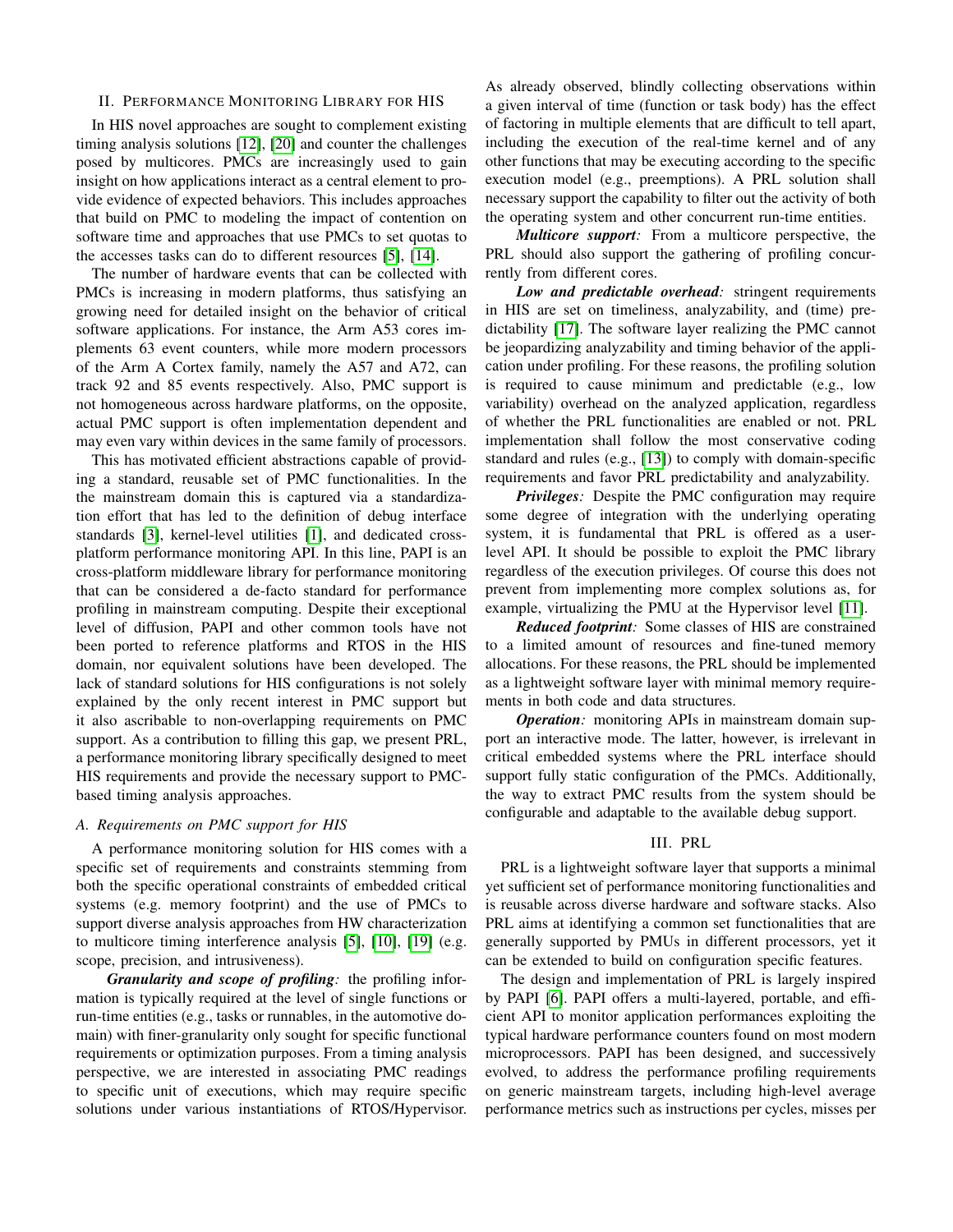<span id="page-2-0"></span>

Fig. 1: Task-level event filtering.

cycles and alike. In the scope of HIS, the performance monitoring solutions is mainly intended to support timing analyses approaches and address more focused hardware events. At the same time, some of the metrics and functionalities supported by PAPI are not necessarily useful for HIS. PRL diverges from PAPI to avoid unnecessary complexity and to cover HIS specific profiling requirements.

The main focus on PRL is set on supporting timing analysis tasks on MPSoCs where PMCs are advocated as the main source of information for the characterization of multicore timing interference [\[10\]](#page-4-11), [\[12\]](#page-4-6), [\[14\]](#page-4-9), [\[19\]](#page-4-2). This brings few practical requirements on PRL design and functionalities. The library shall be able to collect events and associate them to specific run time entities (task, runnable or software partition). The library shall not only provide access to focused counters (e.g., capturing the stalls suffered or caused by a task when accessing a shared hardware resource) but shall also be able to associate hardware events to each task. This is a particularly challenging when profiling is performed close to the end of the development process, where multiple tasks are deployed by an operating system or hypervisor on multiple cores. The library shall support *simultaneous multicore profiling* of *per task events*, thus being able to track the events in several cores at the same time, while distinguishing between tasks scopes and isolating the impact of the operating system. The last aspect, which applies at both intra-core and inter-core levels, is particularly critical to timing and response time analyses but typically disregarded in mainstream PMC libraries.

The relevance of event filtering is exemplified in Figure [1](#page-2-0) on a relatively simple single-core scenario. Per-task event filtering allows to capture PMCs that are relative to  $\tau_1$  execution while plain PMC profiling would capture the effect of the execution of  $\tau_0$  (preempting  $\tau_1$ ) and the underlying scheduler, hence including all events in  $\tau_1$  execution window. The difference between the two is the same happening between task execution time and response time. The capability of filtering events directly, rather than an aftermath, is an essential feature that distinguishes PRL from PAPI. PRL is conceived to be easily integrated with the RTOS and other libraries, and allows associating and profiling event sets to concrete run-time entities.

PRL's design follows a three-layered structure, as illustrated in Figure [2.](#page-2-1) Two layers are exposed to the user as highlevel and low-level PRL APIs. The high-level API provides the minimal set of library functions to profile the behavior of any piece of software. The low-level API instead provides support for higher configurability and control over the profiling activity. In fact, this layer is conformant with the low-level API in PAPI. The two layers are not mutually exclusive as the outer layer directly interacts with the inner layer. A third

<span id="page-2-1"></span>

Fig. 2: PRL architecture description.

layer, finally, act as a middle-layer between the PRL and the underlying run-time. This layer is not visible to the user and is responsible of the integration with the RTOS.

PRL main concept is the *Event Set*, borrowed from PAPI, consisting in a user-defined group of hardware events that are gathered over the monitored execution. The user is responsible of specifying the set while PRL internally configures the PMU to properly configure the performance monitoring counters. The user interacts with PRL through a set of intuitive calls made from a program's body. PRL shares the same signature as the PAPI library. This signature-level equivalence allow users accustomed with PAPI to straightforwardly use PRL.

The PRL design specifically supports integration with the underlying run-time by exposing a middle-level layer, whose objective is to guarantee PRL is separately accounting for the events triggered/incurred by each task under analysis. Such feature is necessary in order to profile multiple tasks at the same time on the same and different cores. PRL supports the association of event sets and event counts to each entity or task in the run-time with reduced overhead and footprint data structures that allow to save the event set of a given task whenever the task is preempted by an interrupt or a higher priority task, and to restore it when the task resumes execution.

### IV. EVALUATION

PRL has been instantiated on a hardware and software configuration representative of the automotive domain, one of the main market driver in HIS [\[4\]](#page-4-15). We assess the concrete implementation against the requirements identified in Section [II-A.](#page-1-0) The evaluation strategy unfolds into two main sets of experiments. First, we use small, carefully-designed synthetic benchmarks to validate PRL with respect to correctness, accuracy, overhead, and scalability in a single-core scenarios. Second, we experiment on a multicore scenario to test PRL on a more computationally representative scenario.

Portability and adaptability to different target configuration inspired our PRL design as both are pivotal for the widespread adoption of a performance monitoring library the in HIS. Below we focus on the instantiation of PRL to one specific configuration. We deploy PRL to a TriCore TC297 (1st gen), which equips 3 cores and a crossbar that grants access to four 4MB independent Program Flashes (PFlash), one Data Flash (DFlash) and a Local Memory Unit (LMU) composed by a 32KB RAM. All cores are superscalar, with integer, load-store, and (zero overhead) loop pipelines. The target PMU comprises two fixed PMCs for cycles and executed instructions, complemented by four multiplexed PMCs to measure a set of events,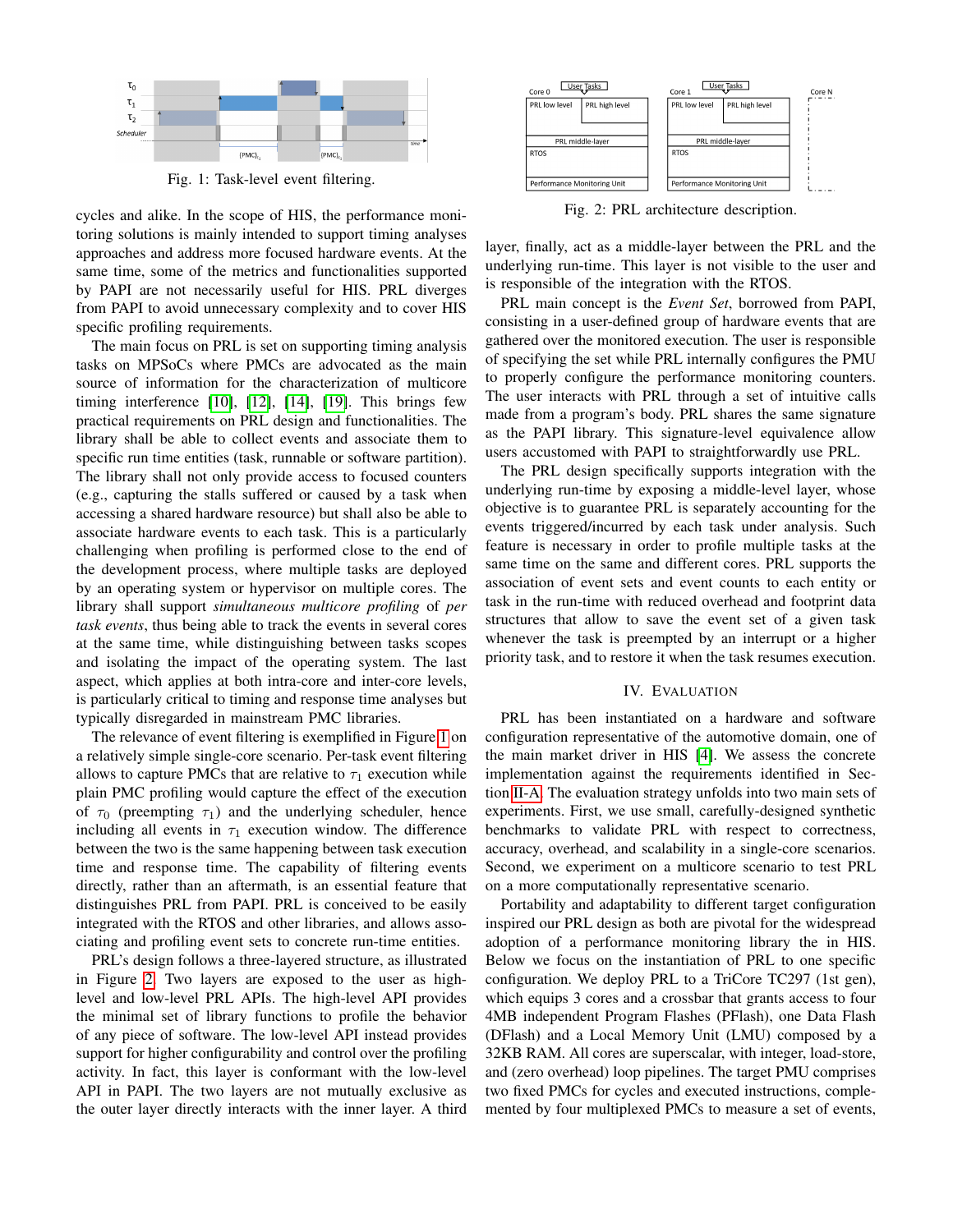<span id="page-3-1"></span>

|                  | <b>No RTOS</b>                  |                         | Erika v2                                                    |                                     |                      |                  |             |                                                                         |                         |                         |             |
|------------------|---------------------------------|-------------------------|-------------------------------------------------------------|-------------------------------------|----------------------|------------------|-------------|-------------------------------------------------------------------------|-------------------------|-------------------------|-------------|
|                  | <b>PRL</b><br><b>Direct PMU</b> |                         | <b>Direct PMU</b>                                           |                                     |                      | PRL              |             |                                                                         |                         |                         |             |
|                  | <b>Isolation</b>                |                         | <b>Isolation</b>                                            |                                     | 1 Preempt 1 Preempt* | <b>Isolation</b> |             | 1 Preempt 1 Preempt*                                                    | 2 Preempt               | 3 Preempt               | 4 Preempt   |
| <b>CCNT</b>      |                                 | 400,000,004 400,000,045 |                                                             | 400,047,005 400,064,890 404,061,862 |                      | 400,005,313      |             | 400,005,303 400,005,297                                                 | 400.005.291 400.005.307 |                         | 400,005,332 |
| <b>ICNT</b>      |                                 | 400,000,005 400,000,035 |                                                             | 400,026,605 400,040,692 404,037,065 |                      |                  |             | 400,001,211 400,001,211 400,001,211 400,001,211 400,001,211 400,001,211 |                         |                         |             |
| pcache_hits      |                                 |                         | 200,000,001 200,000,006 200,015,397 200,019,808 201,018,781 |                                     |                      |                  |             | 200,002,045 200,002,037 200,001,937 200,002,021 200,002,041 200,002,065 |                         |                         |             |
| pcache miss      |                                 |                         |                                                             | 46                                  | 48                   |                  |             |                                                                         |                         |                         |             |
| multi issue      | 100.000.002                     | 100,000,001             | 100,005,069                                                 | 100,008,303                         | 101,007,178          | 100,000,403      | 100,000,403 | 100,000,404 100,000,405                                                 |                         | 100,000,404 100,000,407 |             |
| dcache_hits      |                                 |                         | 400                                                         | 7281                                | 732                  |                  |             |                                                                         |                         |                         |             |
| dcache miss      |                                 |                         |                                                             |                                     |                      |                  |             |                                                                         |                         |                         |             |
| total branches   | 100.000.000                     | 100,000,002             | 100,006,869                                                 | 100,010,463                         | 101.009.574          | 100,000,404      | 100,000,403 | 100,000,405                                                             | 100,000,404             | 100,000,405             | 100,000,407 |
| total_mem_stalls | 100,000,006                     | 100,000,019             | 100,004,835                                                 | 100,005,852                         | 101,005,114          | 99,999,832       | 99,999,852  |                                                                         | 99,999,852              | 99,999,854              | 99,999,855  |
| pmem_stalls      |                                 | 19                      | 3.160                                                       | 2.911                               | 3,149                | 231              | 252         | 252                                                                     | 251                     | 250                     | 249         |
| dmem stalls      | 99,999,999                      | 100,000,000             | 100,001,675                                                 | 100,002,941                         | 101,001,965          | 99,999,601       | 99,999,600  | 99,999,644                                                              | 99,999,60               | 99,999,604              | 99,999,606  |
| IP_stalls        |                                 |                         | 199,999,997 200,000,000 200,001,138 200,004,002             |                                     | 202,002,053          | 199,999,799      | 199,999,800 | 199,999,821                                                             | 199,999,800             | 199,999,799             | 199,999,797 |
| LS stalls        |                                 |                         | 9,579                                                       | 12,045                              | 12,003               | 1,204            | 1,203       | 1.004                                                                   | 1,202                   | 1,201                   | 1,200       |
| LP stalls        |                                 |                         | 620                                                         | 613                                 | 678                  | 1.182            | 1.200       | 752                                                                     | 1.196                   | 1.183                   | 1,171       |

TABLE I: Absolute PMC values with and without PRL on TC297 and ERIKA v2.

as summarized in Figure [3.](#page-3-0) These include events related to the data and program cache (hits/misses) and different stall cycles. IP-, LS- and LP-DISPATCH\_STALL are incremented every cycle in which the Integer, Load-Store and Loop dispatch units are stalled, respectively. This same logic applies to PMEMand DMEM-STALL which are incremented on each cycle the fetch or Load-Store units are requesting instructions or data respectively and the memories are stalled.

<span id="page-3-0"></span>

| <b>Multiplexed PMC 1</b> | <b>Multiplexed PMC 2</b> | <b>Multiplexed PMC 3</b> | Non-multiplexed<br><b>PMCs</b> |  |  |
|--------------------------|--------------------------|--------------------------|--------------------------------|--|--|
| IP DISPATCH STALL        | LS DISPATCH STALL        | LP DISPATCH STALL        | <b>CCNT</b>                    |  |  |
| PCACHE HIT               | PCACHE MISS              | MULTI ISSUE              |                                |  |  |
| DCACHE HIT               | DCACHE MISS CLEAN        | DCACHE MISS DIRTY        | <b>ICNT</b>                    |  |  |
| <b>TOTAL BRANCH</b>      | PMEM STALL               | <b>DMEM STALL</b>        |                                |  |  |

Fig. 3: PMCs of the TC297 and TC397.

When is comes ot the RTOS layer, we addressed Erika Enterprise OSEK-compliant RTOS [\[8\]](#page-4-16) v2, currently in production in various automotive, industrial and HVAC systems. It was developed with Hard Real-Time support for multi-core microcontrollers. ERIKA v2 presents a reduced flash footprint and requires one copy of the RTOS per core.

## *A. Validation experiments*

We compare the PMC values gathered with and without PRL when executing the same application under different scenarios. As target application, we considered synthetic benchmarks that trigger a predefined set of hardware events. In this work we report the results for a store data-intensive benchmark in which most of the instructions are stores that miss in the Data cache. While we experimented with several other benchmark variants, they provide no additional insights over the selected benchmark and are hereby omitted. Experimental results are reported in Tables [I](#page-3-1) where PMC readings for AURIX PMU supported events are reported for each scenario.

*1) Bare metal execution:* The baseline scenario for assessing PRL consists in a bare metal, single core setup where the target application executes uninterrupted, i.e. without preemptions. We compare the PMC values obtained over the benchmark execution by directly configuring the AURIX PMU with low-level instructions at the beginning at the end of the task against those observed by exploiting PRL. This setup matches the *No RTOS* columns in Table [I.](#page-3-1) By comparing the first and second columns we see that the overhead in all PMCs incurred because of the library (PRL column) is in all cases negligible, and PRL can be deemed as accurate as the PMU.

*2) RTOS impact:* We analyze the case when the benchmark under analysis is the only task running in a single core setup. Table [I](#page-3-1) reports the PMCs observed in ISOLATION for both DIRECT PMU (column 3) and PRL (column 6). For ERIKA v2, the overhead from reading PMCs on top of the RTOS is larger than in the bare metal scenario. The overhead in terms of timing and events is stemming from the impact of the periodic interrupts. Nevertheless, PRL always incurs less overhead than Direct PMU, thanks to its capability to filter out the contribution of other run-time entities to the collected events (including the RTOS itself).

*3) Preemption impact:* With the next set of scenarios we evaluate the impact of preemptions on the performance profiling and the robustness of PRL. In general, several tasks are co-scheduled in the same core and depending on the scheduling algorithm they can be preempted. We assess the capability of PRL to isolate events from other tasks than the one under analysis and the incurred overheads on every context switch to save and restore counter values. To this purpose, we deployed two reduced version of the analysis benchmark as preempting tasks (preempt and preempt\*). Results are reported in Table [I](#page-3-1) for both DIRECT PMU and PRL whit different numbers of preemptions. We see that the Direct PMU solution cannot filter out the contribution of the preempting task and the PMCs values are including the execution of the preempted tasks, and the RTOS impact. In the PRL setups, instead, we observe that the impact of preemptions is essentially filtered out and masked by small overhead from kernel interrupts. This is because context switches happen within the kernel periodic interrupts and PRL guarantees isolation between task events.

*4) Multicore scenario:* In this case we run a workload comprising different applications, deploying kernels used in many applications in critical systems [\[18\]](#page-4-17). We experimented with increasing number of contenders targeting the LMU SRAM. We track the data memory and load-store dispatch unit stalls. To increase the impact on the data memory, the data caches are disabled. Each copy of the RTOS kernel is stored in the core-local program flash. An instance of PRL is loaded into each core-local program-scratchpad to reduce the overhead in the system and avoid additional event counts and cache